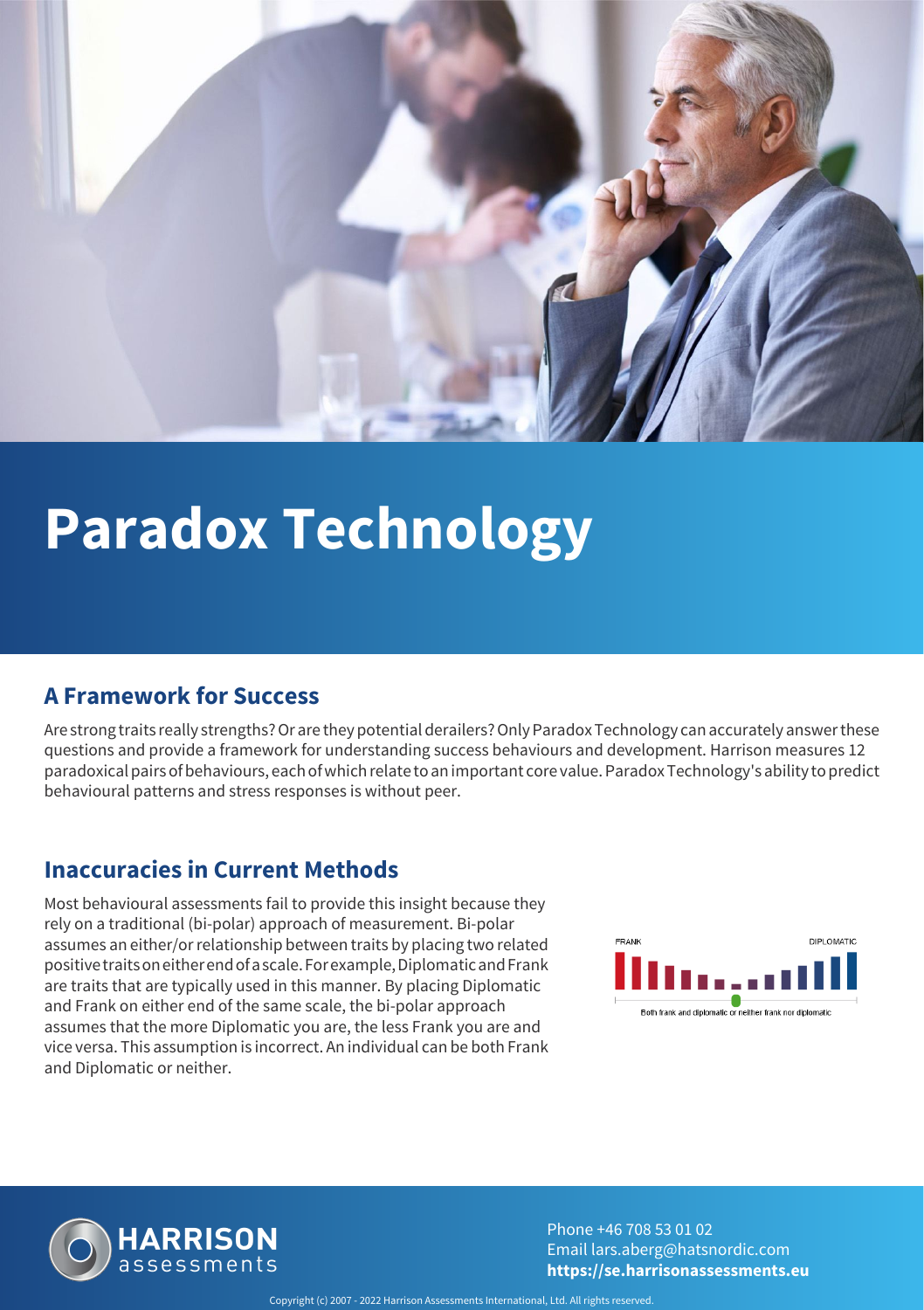# **Paradox Technology**

### **The Trap of "Either/Or" Scales**

The either/or method forces people to choose between two complementary and positive traits. However, in doing so, it sacrifices the most important insight. Consider this example, XYZ Co is hiring a new Director of Communications and they require someone who is an effective communicator. They have two candidates: Jim and Christiana. When measured on an either/or scale, both appear to be in the middle. This bi-polar scale approach incorrectly indicates that they are both balanced in communication and that they are both potentially good candidates.



### **The Paradox Approach**

When measured using Harrison's Paradox technology, a much clearer picture of their true communication strength emerges. Jim is low on both Frankness and Diplomacy and is actually a poor communicator. On the other hand, Christiana is high on both Frank and Diplomatic and is a superb communicator who can clearly state what she needs to say but do so in a way that people are more likely to accept.

The traditional either/or approach provides a superficial and often inaccurate view of communication. It fails to identify the behavioural issues that are critical to job success. In contrast, Paradox Technology provides this vital information without sacrificing its ability to prevent deception.

Paradox Technology is highly effective at identifying negative traits because it is based on the principle that each trait has the potential to be either productive or counter-productive, depending upon other balancing traits.



Jim: Poor Communicator Christiana: Great Communicator





Phone +46 708 53 01 02 Email lars.aberg@hatsnordic.com **https://se.harrisonassessments.eu**